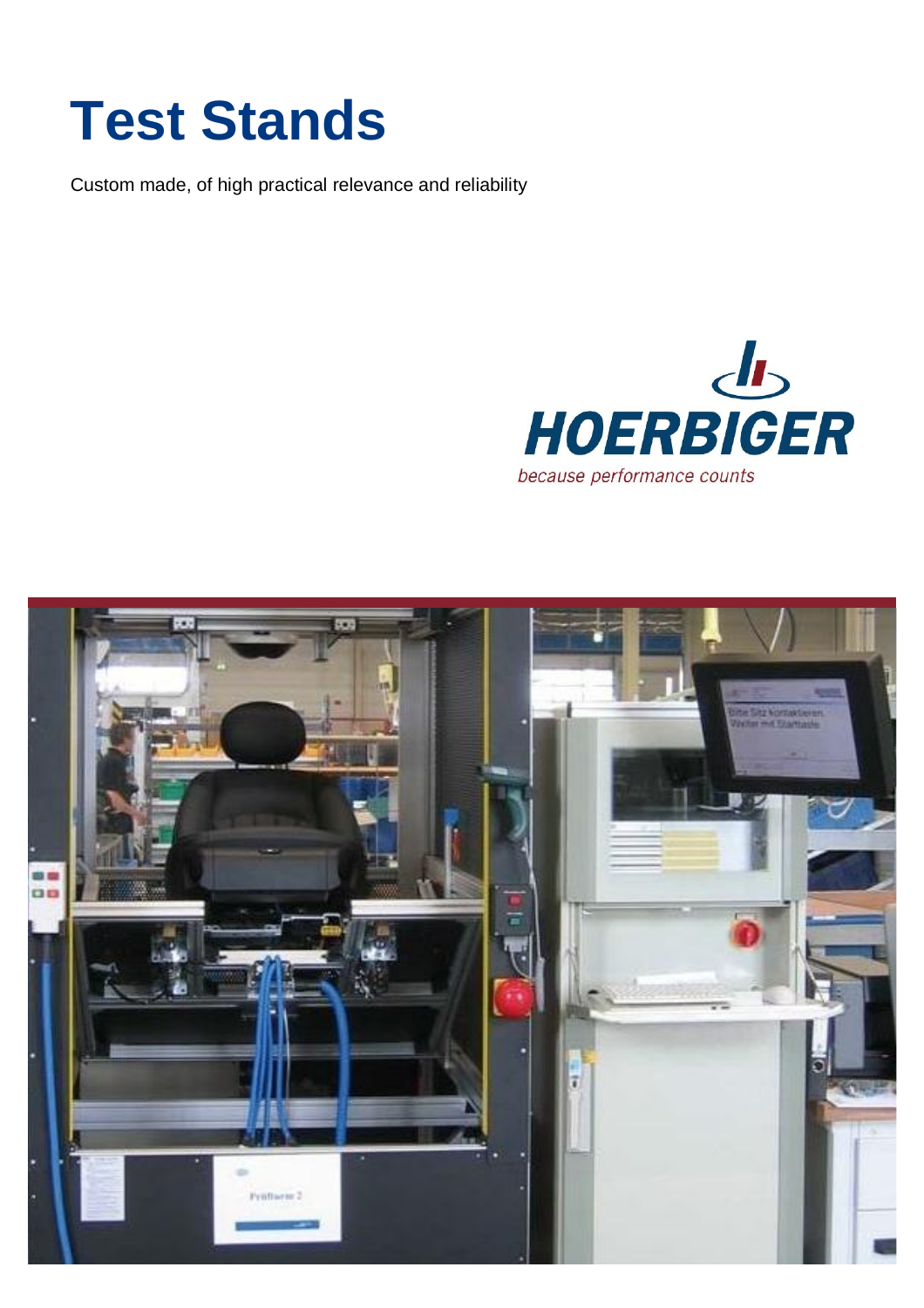

### Custom made, of high practical relevance and reliability

Based on broad and complete spectrum of hardware and software systems HOERBIGER Elektronik offers costume made complete solutions. All out of one hand.

Application experts design up-to-date systems which are optimized for the special tasks of the customer's requirements, and which are prepared for adaptation of future needs.

Professional engineering guarantees turn-key solutions to the customers thus enabling start of production without delay. This is a highly estimated surplus.

#### **Seat test stands**

HOERBIGER test stands of this category control all functions of seat, before mounting it to the vehicle. The system collects data on traverse path, Pressure tightness of bladder mats, and the correct mounting and safe functioning of children and occupant weight. The diagnosis of electronic control units is included.

### **Door test stands**

Vehicle doors are taking new and more and more complex tasks. This requires testing of the sub-system ,door' after at the end of production line.

Systems made by HOERBIGER clearly offer remarkable advantages: form the window moving function over adjusting of mirrors up to testing the

loudspeakers – nothing is left to chance



#### **Driving cab test stands**

**Flash Stations**

When a driving cab is completed it has to undergo a final and comprehensive end-of-line test. In this HOERBIGER test stands demonstrate all their abilities: they inspect all electrical components and control units and document resp. archive all interesting test results.



#### **Cockpit-Test stands**

Before mounting cockpits are tested through their paces. The HOERBIGER test equipment examines all functional electronic devices and control units on their correct installation and functioning. Combination instruments, visual signals, switches and fuses are checked as well as f.e. electrical contacts.

For OEMs it is increasingly important to provide control units with programs and data parallel to the assembly process of the vehicle. HOERBIGER flashstations offer the desired flexibility as well as the required speed and reliability.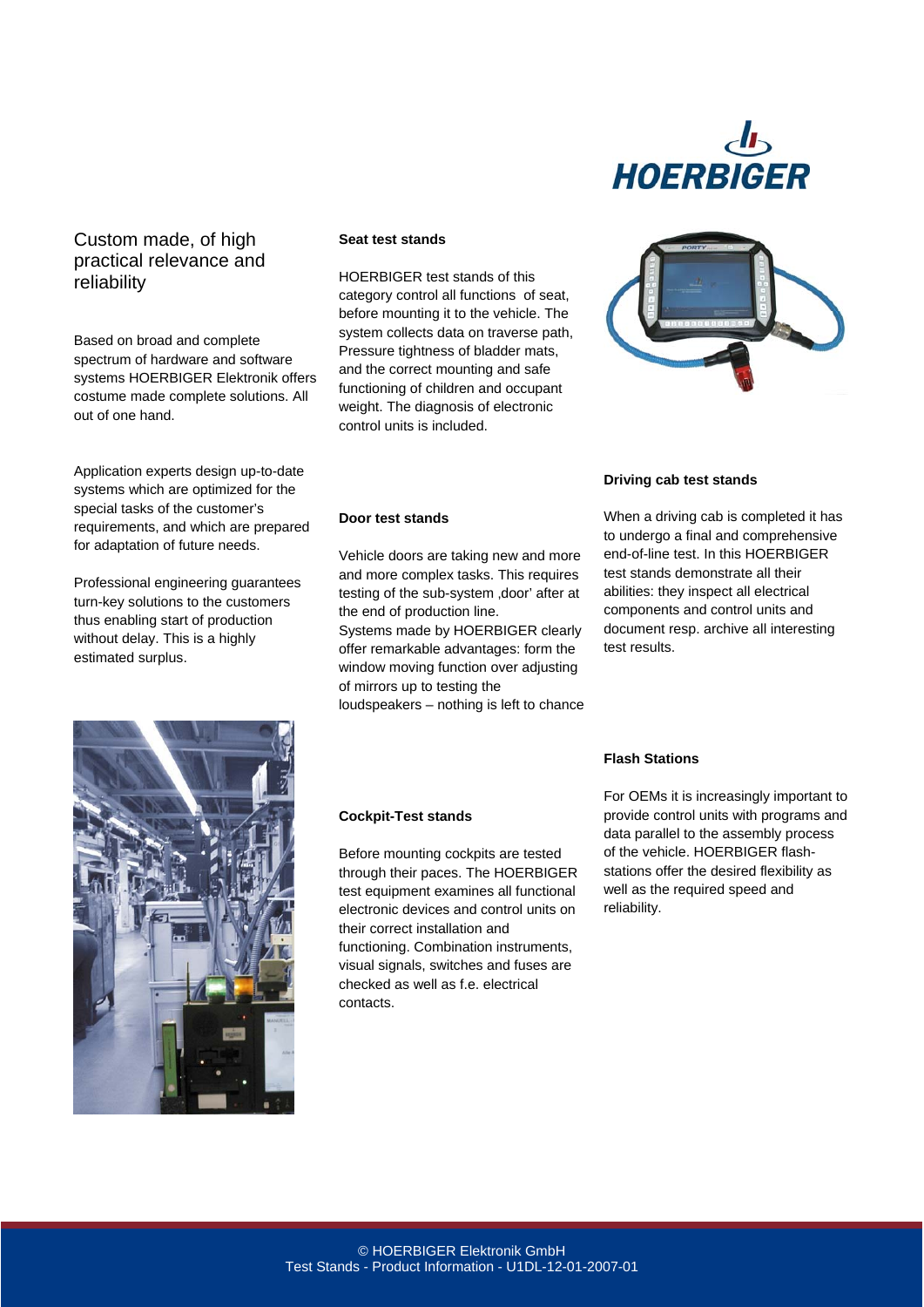## **Seat Test Systems**

*… for testing all functions of a seat before mounting in to the vehicle* 

- Cable loom
- Electronic control units (diagnosis)
- Travers path
- Pressure tightness of bladder mats
- Airbag, CAK, pretensioner
- Heating, ventilation, Lighting, belt
- Children and occupant recognition (weight)



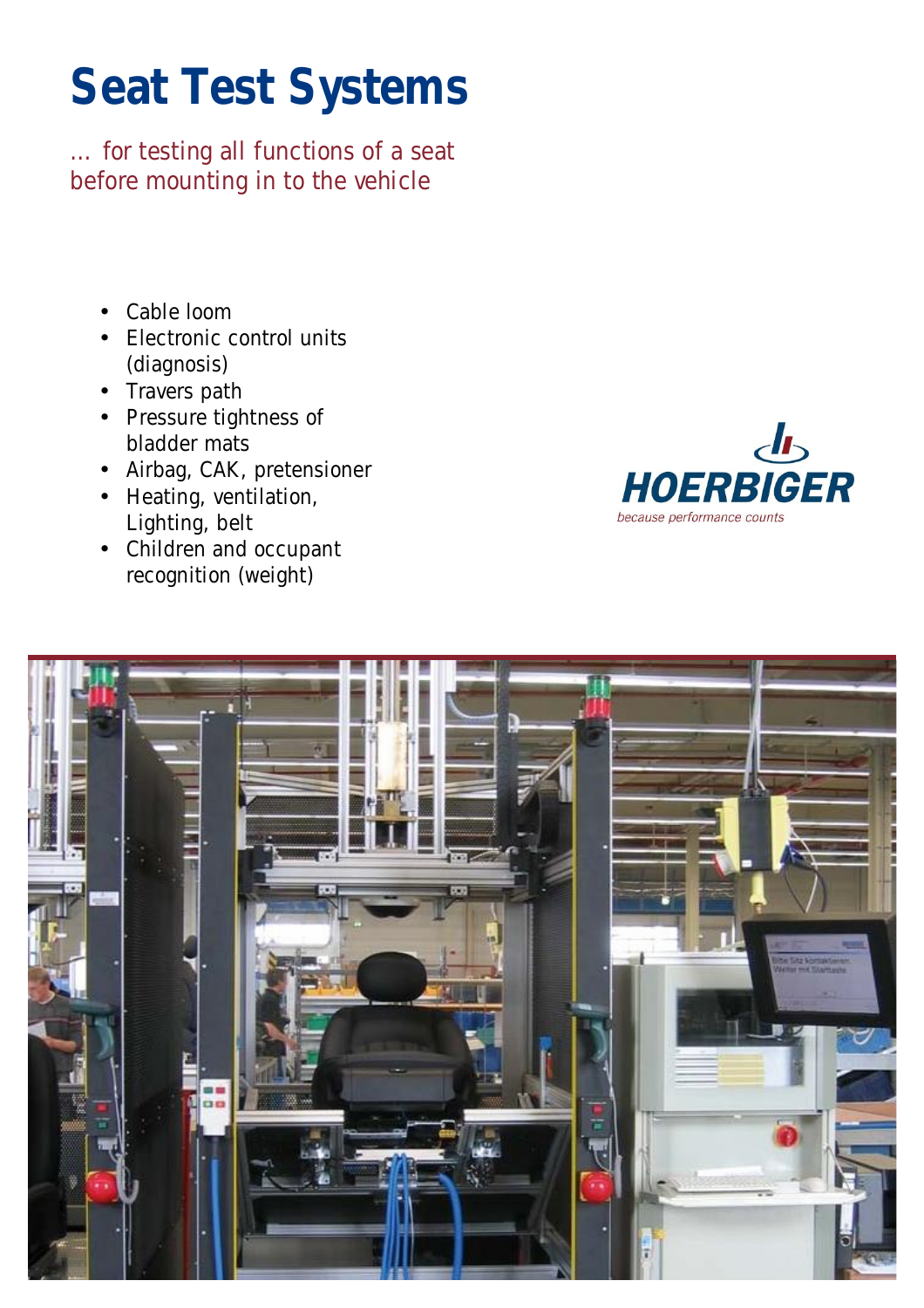### **Door Test Systems**

*… for testing of door functions and electronic components before mounting into cabin* 

- Communication with ECUs (CAN)
- TeachIn functions (movement of windows)
- Test of electrical consumers via measuring current (ECOS)
- Test of electronic components



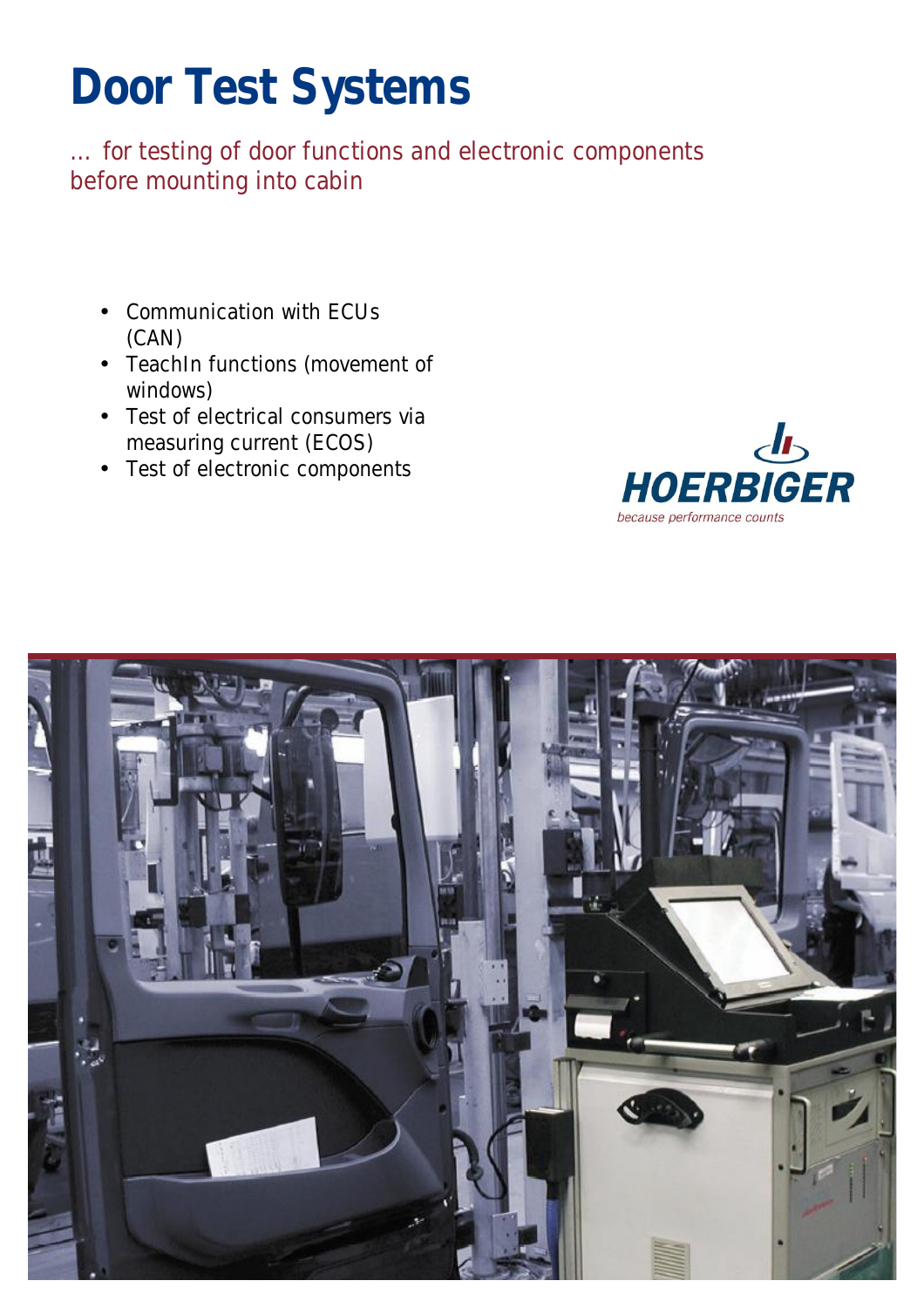# **Cockpit Test Systems**

*… for testing of cockpit functions and electronic components before mounting into cabin* 

- Communication with ECUs (CAN, K-Line)
- Parameterisation of ECUs (CAN, K-Line)
- Test of
	- o Cable loom
	- o Connectors
	- o Switches, fuses, relais
- Test of electrical consumers via measuring current (ECOS)



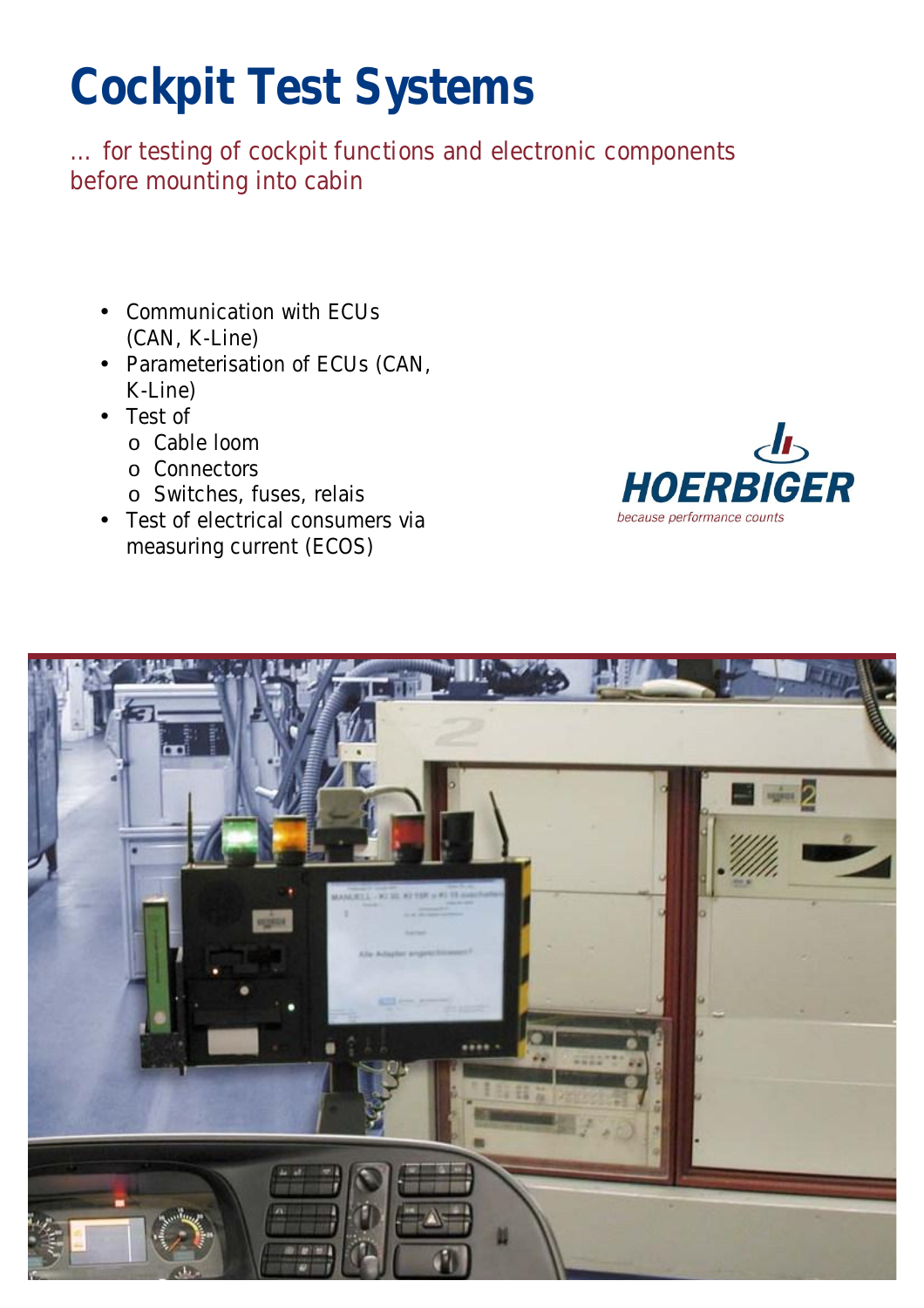# **Driving Cab Test Systems**

*… for testing of electronic components and ECUs in the driving cab* 

- Communication with ECUs (CAN, K-Line)
- Parameterisation of ECUs (CAN, K-Line)
- TeachIn functions (accelerator, brake pedal, key)
- Test of electrical consumers via measuring current (ECOS)



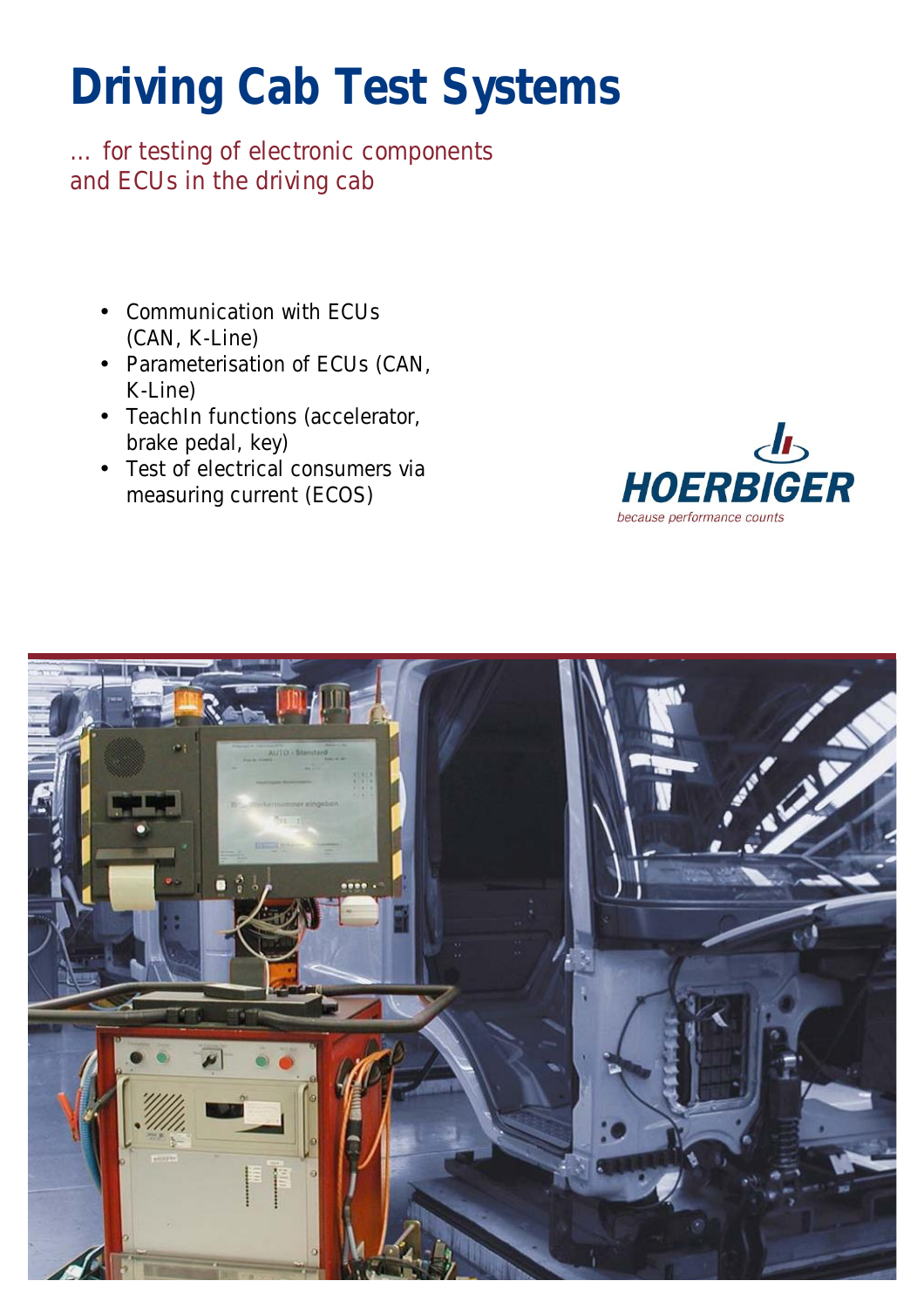### **Flash Stations**

*… for testing of specific vehicule segments (individually parameterable)* 

- Parameterisation of Electronic Control Units (ECU)
- Diagnosis of automotive electronics
- Connection to diagnosis interface
- communication with data server via WLAN